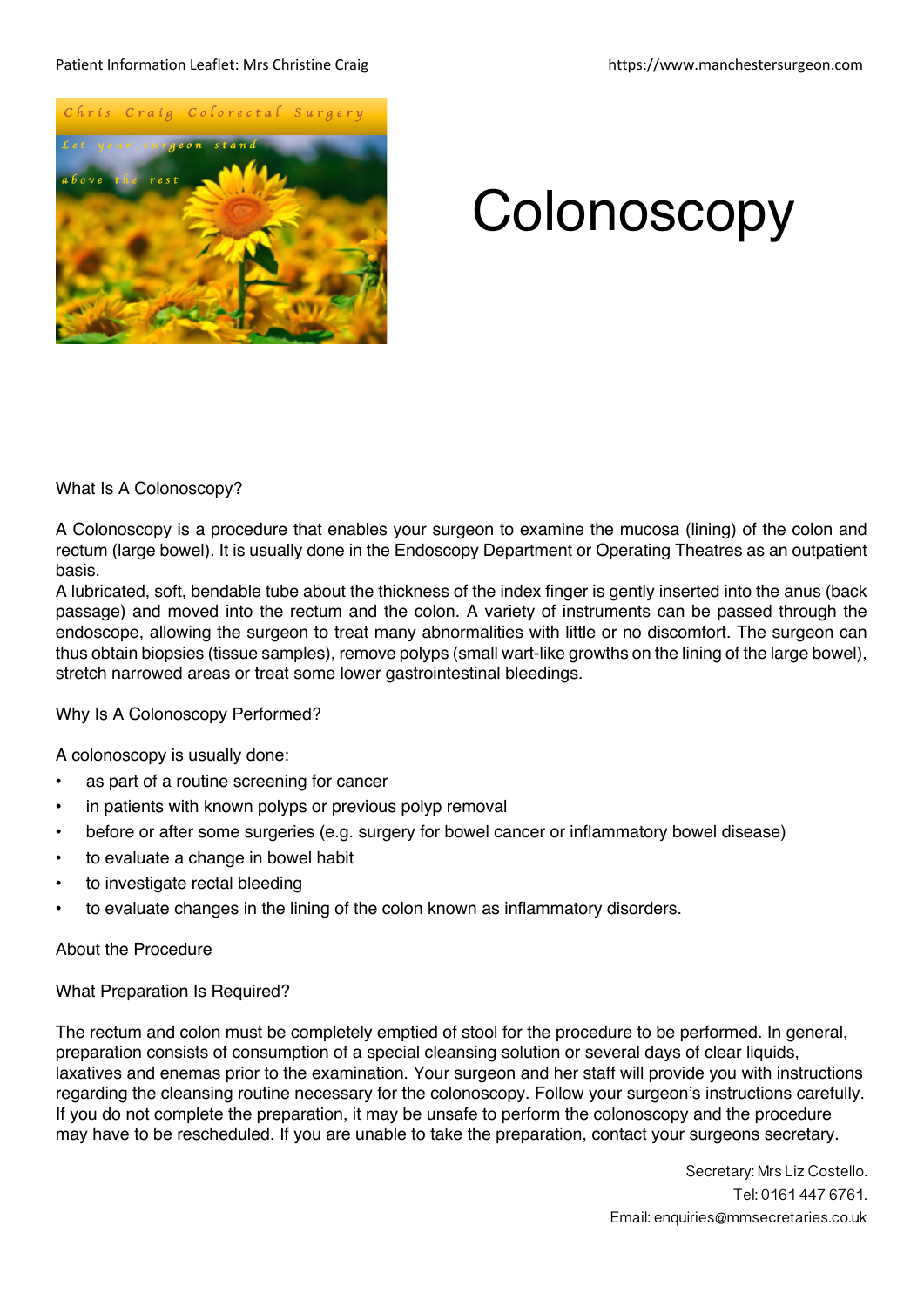Most medications can be continued as usual. Medication use such as blood thinners and insulin should be discussed with your surgeon prior to the examination as well as any other medications you might be taking. It is essential that you alert your surgeon if you require antibiotics prior to undergoing dental procedures, since you may also require antibiotics prior to colonoscopy.

You will most likely be sedated during the procedure and an arrangement to have someone drive you home afterward is imperative. Sedatives will affect your judgment and reflexes for the rest of the day. You should not drive or operate machinery until the next day. You will also need a responsible adult to remain with you for 24 hours after receiving sedation.

## What Can Be Expected During Colonoscopy?

The procedure is usually well tolerated, but there is often a feeling of pressure, bloating or cramping at various times during the procedure. Your surgeon or anaesthetist will give you medication through a vein to help you relax and tolerate any discomfort that you may experience. You will be lying of your side, your back or your front, while the colonoscope is advanced through the large intestine. The lining of the colon is examined carefully while inserting and withdrawing the instrument. The procedure usually lasts for 15 to 60 minutes. In rare instances the entire colon cannot be visualised and your surgeon may request an additional test such as a CT colonography.

## What if Colonoscopy Shows An Abnormality?

If your surgeon sees an area that needs more detailed evaluation, a biopsy may be obtained and submitted to a laboratory for analysis. A biopsy is performed by placing a special instrument through one of the channels of the colonoscope.

Most polyps can be removed at the time of the colonoscopy. The majority of polyps are benign (noncancerous), but your surgeon cannot always tell by the appearance alone. They can be removed with the biopsy forceps, by burning (hot biopsy) or by a wire loop (snare). It may take your surgeon more than one sitting to do this if there are numerous polyps or if the polyps are very large.

Biopsies do not imply cancer; however, removal of a colonic polyp is an important means of preventing colon and rectal cancer.

Sites of bleeding can be identified and controlled by injecting certain medications (e.g. Adrenaline) or coagulating (burning) the bleeding vessels.

## What Happens After Colonoscopy?

If you had sedation you will be monitored in the endoscopy or recovery area for a short while until the effects of the sedatives have worn off. Your surgeon will explain the results to you and discuss any findings. If biopsies were taken the results will not be available for 2 weeks.

You may have some mild cramping or bloating from the air that was placed into the colon during the examination. This should quickly improve with the passage of the gas. You should be able to eat normally the same day and resume your normal activities after leaving the hospital. Do not drive or operate machinery until the next day, as the sedatives given will impair your reflexes.

You will need someone to drive you home after the procedure and stay with you for 24 hours. If polyps were found during your procedure, you may need to have a repeat colonoscopy. Your surgeon will decide on the frequency of your colonoscopy exams depending on the number and size of the polyps found, as well as other factors.

## What Complications Can Occur?

Colonoscopy complications include bleeding from the site of a biopsy or polypectomy and a tear (perforation) through the bowel wall. The latter is very rare with diagnostic colonoscopy (<1:1500) and rare

> Secretary: Mrs Liz Costello. Tel: 0161 447 6761. Email: enquiries@mmsecretaries.co.uk